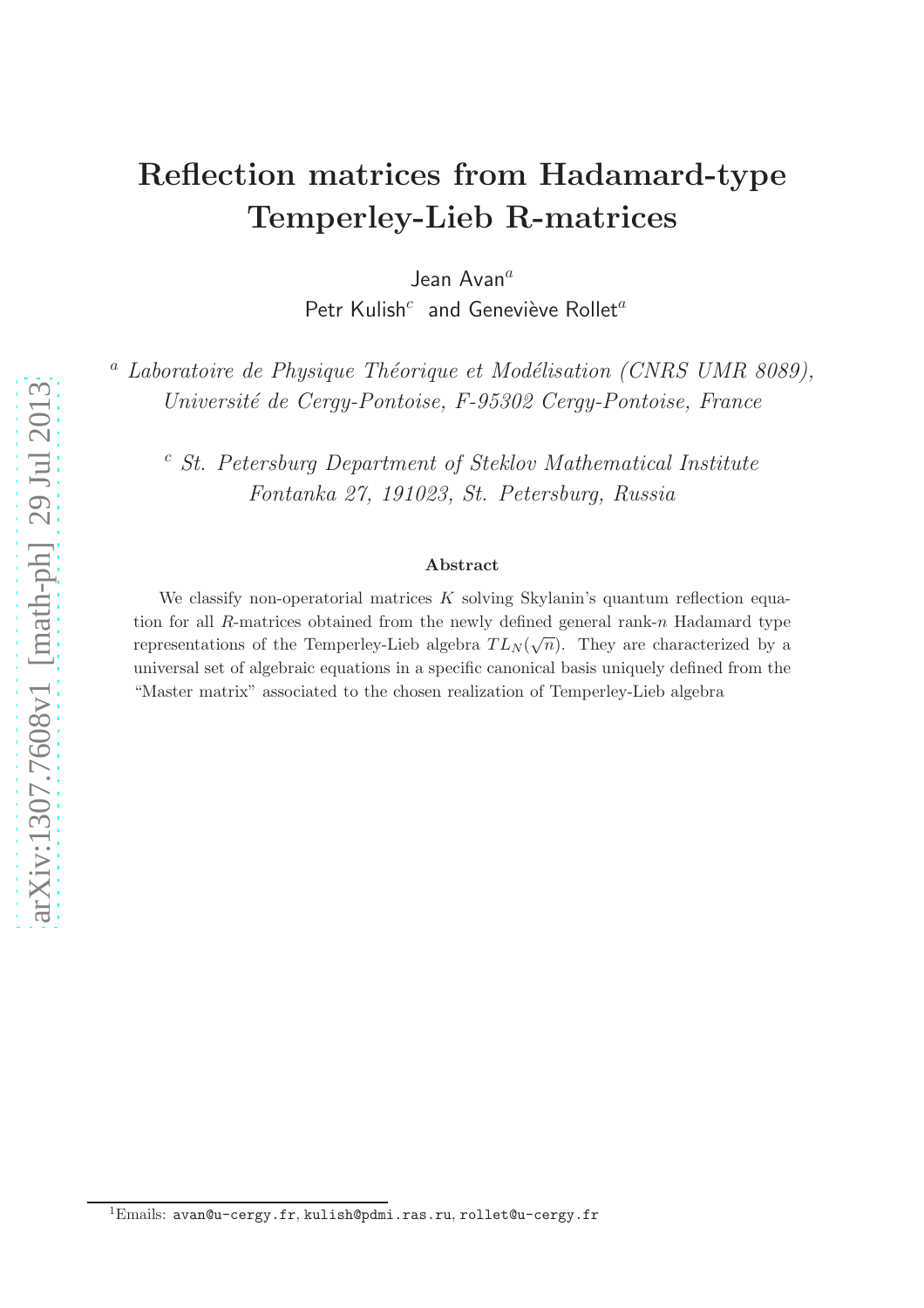### 1 Introduction

In a previous paper [\[1\]](#page-8-0) we have constructed representations of Temperley-Lieb algebras  $TL_N$  [\[5\]](#page-8-1). The N generators were represented by  $(n^2 \times n^2)$  dimensional matrices  $X_i$ ,  $i = 1...N$  identified with a rank n matrix  $U_{i,i+1}$  acting as an endomorphism on the tensor product of two *n*-dimensional adjacent auxiliary identical vector spaces  $V_i, V_{i+1}$ . This construction stemmed from careful consideration of objects proposed in [\[8,](#page-8-2) [9\]](#page-8-3) in the context of studies on quantum entanglement. The matrices  $X_i$  thus took the general form

<span id="page-1-0"></span>
$$
X_i \equiv \frac{1}{\sqrt{n}} \sum_{a,b=1}^n e_{ab,(i)} \otimes M_{(i+1)}^{n_a - n_b}, \quad i = 1, ..., N
$$
 (1.1)

yielding (see e.g. [\[2\]](#page-8-4)) quantum R matrices  $R_{i,i+1} = \Pi_{i,i+1}(q'\sqrt{n} \mathbb{I} \otimes \mathbb{I} + T_i)$ .  $\Pi_{i,j}$  generically denotes the permutation operator on tensorized spaces  $V_i \otimes V_j$ , I is the *n*-dimensional identity operator and  $q'$  is the Temperley-Lieb parameter occuring in the normalization of the idempotent relation on  $X$ :

$$
X_i^2 = -(q' + \frac{1}{q'})X_i
$$
\n(1.2)

Here q' is defined up to an overall inversion by  $\sqrt{n} = q' + \frac{1}{q'}$  $\frac{1}{q'}$  The extra factor  $\sqrt{n}$  in the normalization of the term  $\mathbb{I} \otimes \mathbb{I}$  is due to our choice of normalization of M in  $X_i$  [1.1.](#page-1-0)

We have considered the case where the matrices  $M$  were diagonalizable as  $M =$  $P^{-1}\Lambda P$ . The eigenvalues are thus denoted  $\lambda_a$ ,  $a = 1,...,n$  The classification achieved in [\[1\]](#page-8-0) relied in particular on the characterization of a certain "Master matrix" defined as:

<span id="page-1-2"></span>
$$
\Omega_{a,b} = \lambda_a^{n_b}, \quad a, b = 1, ..., n
$$
\n(1.3)

 $\Omega$  must obey the Generalized Hadamard property for a matrix  $U: U^{-H} = n (U^{-1})^t$ where  $U^{-H}$  denotes the Hadamard inverse:  $(U^{-H})_{i,j} = \frac{1}{U_i}$  $\frac{1}{U_{ij}}$ . When the matrix elements of U are unimodular this becomes the better known Complex Hadamard property  $[3, 4]$  $[3, 4]$ .

All consistent matrices P are then obtained by right multiplication of  $\Omega^{-1}$  by any matrix H obeying the generalized Hadamard property.

Following our studies in  $[2]$  we will develop here the classification of all scalar (i.e. nonoperator valued) constant (i.e. no spectral parameter dependance) matrices  $K$ , solutions of the quantum reflection equation  $[10]$  associated to these choices of constant R-matrix, namely:

<span id="page-1-1"></span>
$$
R_{12}K_1R_{12}K_1 = K_1R_{12}K_1R_{12}
$$
\n
$$
(1.4)
$$

The purpose of such a classification is to have at our disposal the required ingredients (R-matrix and K matrix) to start building quantum integrable open spin chains with local Hamiltonians: the bulk interaction is controlled by  $R$  and the boundary effects are controlled by K. It is of course required to consistently introduce a spectral parameter dependance in both R and K (a procedure known as Baxterization  $[7]$ ). For a more detailed discussion of these motivations and an example of such Baxterization for TL representations of R and K matrices see  $[2, 6]$  $[2, 6]$ . Extension of the Baxterization procedure and construction of integrable quantum spin chains from these elements will be left for further sudies.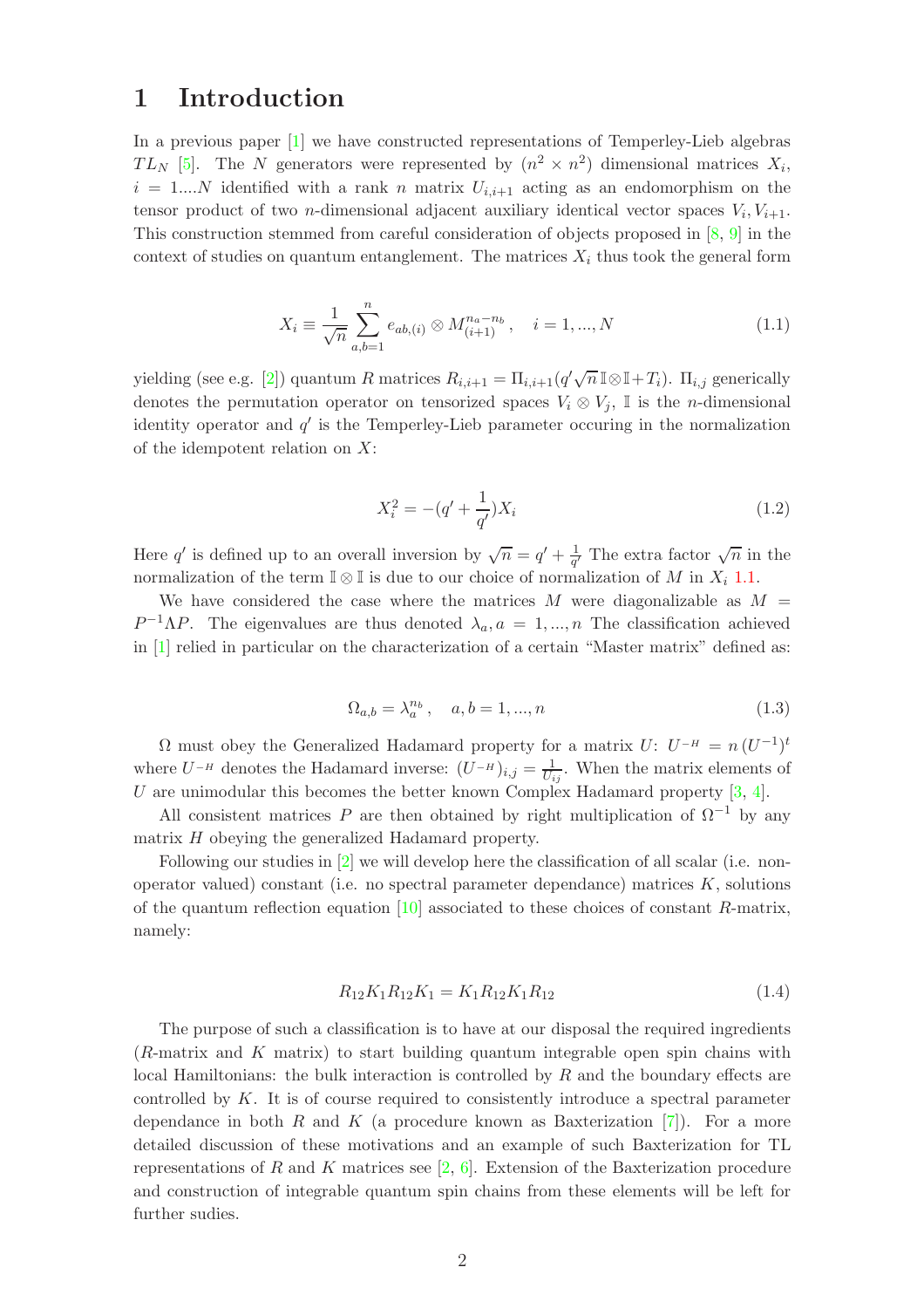We shall derive the explicit equations for matrix elements of  $K$  by projecting on suitable generators of  $n \times n$  matrices. The matrix P decouples completely. The Master matrix however plays a crucial role as defining the canonical basis in which the equations for K take a very simple form, now *independent* of the Master matrix. This form allows for complete resolution and parametrization of the  $K$  matrices. The situation is significantly different from the classification  $[2]$  where the eigenvectors of the K matrix were arbitrary while the eigenvalues depended on the parameters characterizing the  $R$  matrix. Here the eigenvalues will appear as essentially arbitrary while the eigenvectors are at least partially controlled by the parameters of the R matrix through the Master matrix change of basis.

### 2 The fundamental equations

Let us first of all derive another fully algebraic formulation on one single auxiliary space for the K matrix equation [1.4](#page-1-1) based on the parametrization [1.1,](#page-1-0) the diagonalization formula  $M = P\Lambda P^{-1}.$ 

### 2.1 The algebraic one-space equation

Parametrizing  $K$  as:

$$
K \equiv \sum_{i,j=1}^{n} K_{ij} e_{ij}
$$
 (2.1)

we partially project the reflection equation on the first space generator  $e_{il}$  to get a set of algebraic equations coupling the components of K with powers of the M matrix. Setting  $q = \sqrt{n}q'$  we have:

$$
\sum_{j,k,p=1}^{n} K_{jk} K_{pl} M^{n_i - n_j + n_k - n_p} + q \sum_{j,s=1}^{n} K_{js} K_{sl} M^{n_i - n_j}
$$
 (2.2)

<span id="page-2-0"></span>
$$
= \sum_{j,k,p=1}^{n} K_{ij} K_{kp} M^{n_j - n_k + n_p - n_l} + q \sum_{j,k=1}^{n} K_{ij} K_{jk} M^{n_k - n_l}
$$
(2.3)

The crucial observation is that this equation takes a completely algebraic form in terms of the matrix  $M$ . The matrix  $P$  of eigenvectors of  $M$  thus totally decouples and only the eigenvalues  $\lambda^{(r)}$  and multiplicities  $n_i$  characterizing M are relevant in solving the equations for K. The reflection equation  $2.3$  thus decouples into n equations respectively labeled by the eigenvalue label  $(r)$  (hereafter set as an index for practical purposes)

$$
\sum_{j,k,p=1}^{n} K_{jk} K_{pl} \lambda_{(r)}^{n_i - n_j + n_k - n_p} - K_{ij} K_{kp} \lambda_{(r)}^{n_j - n_k + n_p - n_l}
$$
 (2.4)

$$
= +q \sum_{j,k=1}^{n} K_{ij} K_{jk} \lambda_{(r)}^{n_k - n_l} - K_{jk} K_{kl} \lambda_{(r)}^{n_i - n_j}
$$
\n(2.5)

We recall that these equations hold for any fixed value of  $i, l, r$ . Redefining the mute indices  $(j, k, p)$  as  $(p, j, k)$  in the second l.h.s. term and  $(j, k)$  as  $(k, j)$  in the r.h.s. second term, we can factor out the l.h.s. of [2.3](#page-2-0) as: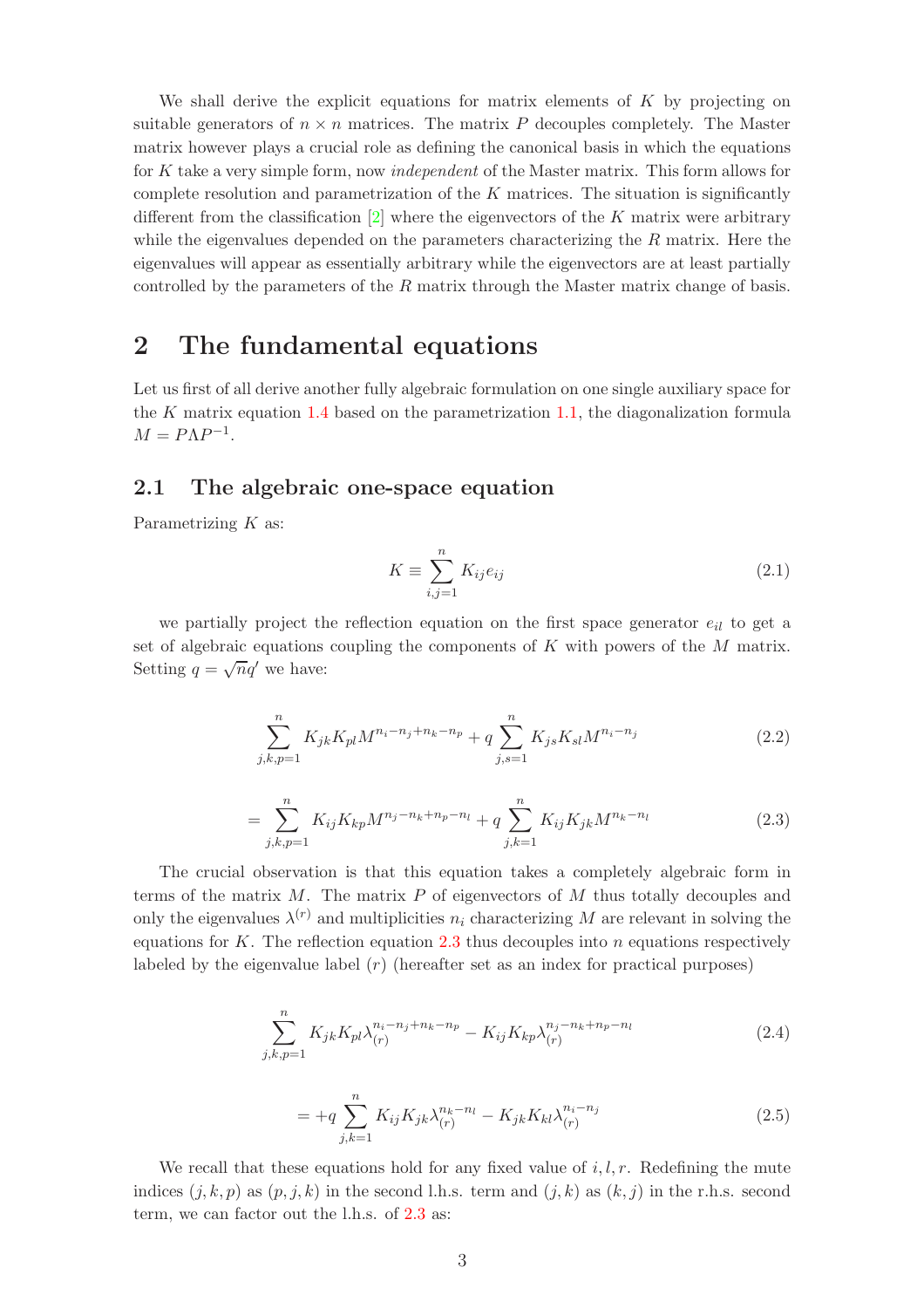$$
\left(\sum_{j,k=1}^{n} K_{jk} \lambda_{(r)}^{n_k - n_j}\right) \left(\sum_{p=1}^{n} K_{pl} \lambda_{(r)}^{n_i - n_p} - K_{ip} \lambda_{(r)}^{n_p - n_l}\right) \tag{2.6}
$$

<span id="page-3-0"></span>
$$
= q \sum_{j,k=1}^{n} K_{ik} K_{kj} \lambda_{(r)}^{n_j - n_l} - K_{jk} K_{kl} \lambda_{(r)}^{n_i - n_j}
$$
 (2.7)

Introducing now the matrix  $\mu(r)$  defining a rank-one projector for each eigenvalue  $\lambda(r)$ :

$$
\mu_{(r)} = \sum_{j,k=1}^{n} \lambda_{(r)}^{n_k - n_j} \tag{2.8}
$$

Equation [2.7](#page-3-0) can now be rewritten as n completely algebraic expressions labeled by  $r$ , acting on a single auxiliary vector space, in terms of the matrices K and  $\mu(r)$ :

<span id="page-3-1"></span>
$$
(Tr\mu_{(r)}K)(\mu_{(r)}K - K\mu_{(r)}) = q(K^2\mu_{(r)} - \mu_{(r)}K^2)
$$
\n(2.9)

Complete algebraicity now allows to write [2.9](#page-3-1) in any suitable projection basis of the auxiliary vector space. We accordingly introduce the Master basis, characterized by the Master matrix  $\Omega$ , in which [2.9](#page-3-1) will take a very simple form when projected on the basis vectors.

#### 2.2 The Master basis and its component equations

The Master basis defined by the Master matrix  $\Omega$  in [1.3](#page-1-2) consists of the *n* basis vectors  $v_{(j)}$  with components  $\lambda_{(i)}^{n_i}$  $\begin{aligned} n_i^{i} & i = 1...n. \text{ Acting on any vector } v_{(j)} \text{ by any matrix } \mu_{(r)} \text{ yields:} \end{aligned}$ 

<span id="page-3-2"></span>
$$
(\mu_{(r)}v_{(j)})^k = \sum_{i=1}^n \lambda_{(r)}^{n_k - n_i} \lambda_{(j)}^{n_i} = \lambda_{(r)}^{n_k} \sum_{i=1}^n (\frac{\lambda_{(j)}}{\lambda_{(r)}})^{n_i}
$$
(2.10)

From the Hadamard generalized condition on  $\Omega$  the sum over i is simply given by  $n\delta_{ri}$ . Hence [2.10](#page-3-2) simply yields:

$$
\mu_{(r)}v_{(j)} = n\delta_{rj}v_{(j)}\tag{2.11}
$$

The matrix  $\mu(r)$  is thus identified with the diagonal generators  $e_{rr}$  in the Master basis. The reexpression of [2.9](#page-3-1) componentwise in the Master basis considerably simplifies. Let us list the relevant equations.

1. The diagonal contributions to any  $r$ -labeled equation vanish due to the algebraic forms of commutators of K and  $K^2$  with the (now) diagonal generator  $\mu_{(r)} \equiv e_{rr}$ .

2. The off-diagonal contributions to the r-th equation separate into two distinct sets respectively obtained from the  $r_j$  and jr components of [2.9](#page-3-1) in the Master basis:

$$
K_{rr}K_{rj} + q/n(K^2)_{rj} = 0
$$
\n(2.12)

$$
K_{rr}K_{jr} + q/n(K^2)_{jr} = 0
$$
\n(2.13)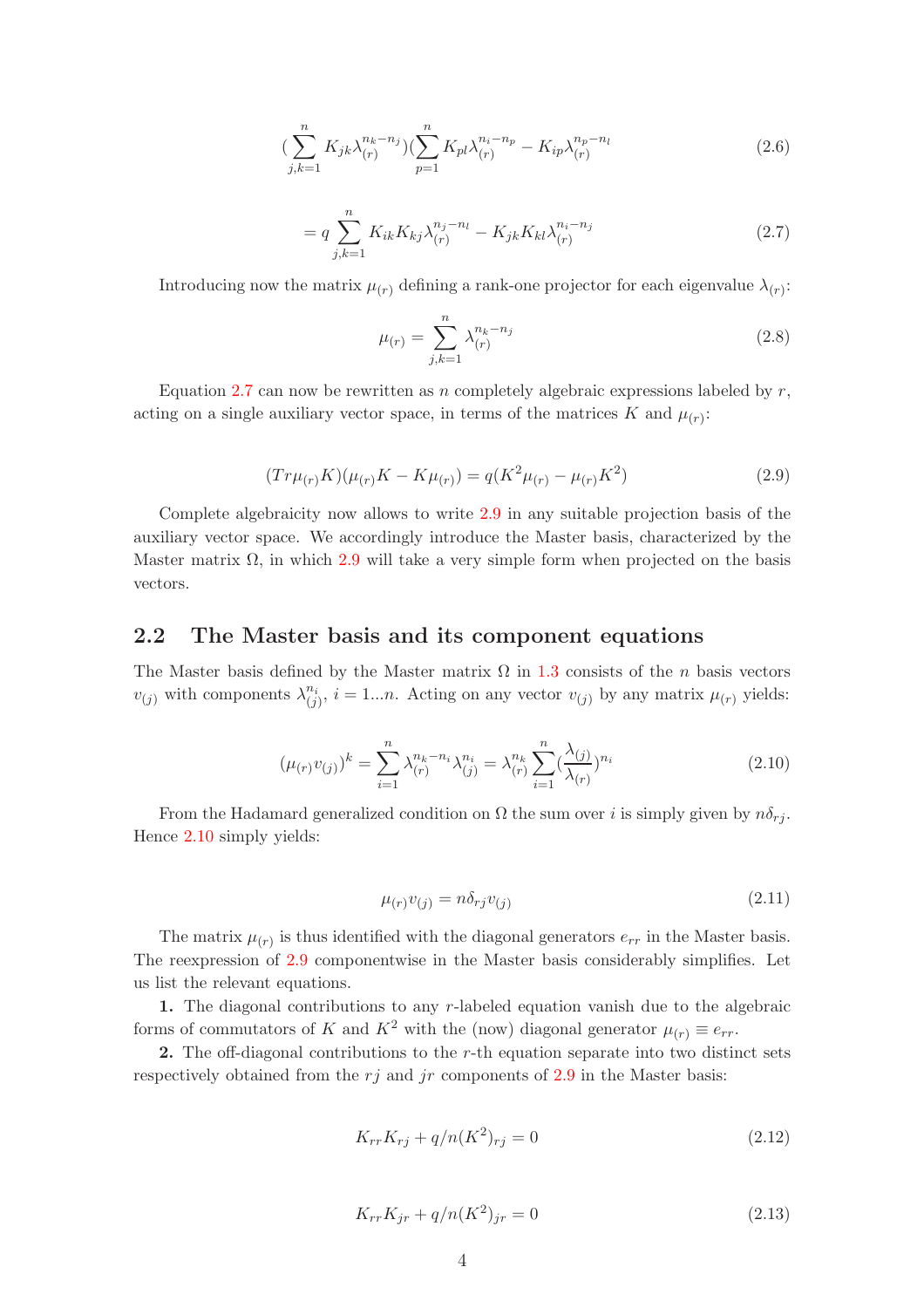One must now separate explicitely diagonal and off-diagonal elements of  $K$  when fully expanding  $K^2$ :

$$
(1 + q/n)K_{rr}K_{rj} + q/n \sum_{s \neq r,j} K_{rs}K_{sj} + q/nK_{rj}K_{jj} = 0; j \neq r, j = 1...n
$$
 (2.14)

$$
(1 + q/n)K_{rr}K_{jr} + q/n \sum_{s \neq r,j} K_{js}K_{sr} + q/nK_{jj}K_{jr} = 0; j \neq r, j = 1...n
$$
 (2.15)

Defining now  $K \equiv D + K^{\circ}$  where D is the diagonal part of K with elements denoted  $d_i$ , and  $K^o$  its off-diagonal part we rewrite the two sets of j, r-labeled conditions as two single matrix equations:

<span id="page-4-2"></span>
$$
(1 + q/n)DK^{o} + q/nK^{o}D + q/n(K^{o})^{2} = \delta_{1}
$$
\n(2.16)

<span id="page-4-1"></span>
$$
(1 + q/n)K^{o}D + q/nDK^{o} + q/n(K^{o})^{2} = \delta_{2}
$$
\n(2.17)

where  $\delta_1, \delta_2$  are arbitrary diagonal matrices.

This implies in particular that, by substraction of the two equations:

<span id="page-4-0"></span>
$$
K^{o}D - DK^{o} = \delta_2 - \delta_1 = 0
$$
\n(2.18)

since the commutator of  $K^o$  with a diagonal matrix D is necessarily non-diagonal. From [2.18](#page-4-0) it follows immediately that

$$
d_i \neq d_j \to K_{ij}^o = 0 \tag{2.19}
$$

Hence one is naturally lead to discuss the general solutions to [2.17,](#page-4-1)[2.16](#page-4-2) according to the splitting of the diagonal elements  $d_i$  of K into subsets of same-valued elements. To each such subset of cardinal  $p$  is then associated a single value of  $d_i$  and the corresponding  $p \times p$  subblock of  $K^o$ ; indeed  $K^o$  has no non-zero elements outside these subblocks.  $(K<sup>o</sup>)<sup>2</sup>$  is identically structured; hence one will completely solve [2.17,](#page-4-1)[2.16](#page-4-2) by considering its reduction to each subset of matrix indices with a given value d of the corresponding diagonal element  $d_i$  and a given size  $p$ .

### 3 Resolution of the algebraic conditions

We now define the reduced equations from [2.17](#page-4-1)[,2.16.](#page-4-2) We introduce the  $p(d) \times p(d)$  offdiagonal block  $K_d^o$  associated to a given diagonal element d with a fixed value of d. They reduce to a single algebraic equation for  $K_d^o$  which reads

$$
(K_d^o)^2 + (1 + \frac{2q}{n})dK_d^o = \delta_p \tag{3.1}
$$

where  $\delta_p$  is an arbitrary p-sized diagonal matrix. One sees here that  $p(d)$  and d are arbitrary parameters unconstrained by the equations. In particular, unless  $d = 0$  (which must be considered separately) every parameter  $d$  can be separately reabsorbed by a rescaling as  $K_d^o \to (1 + \frac{2q}{n})dK_d^o$ . The full diagonal sub-block in this last case therefore exhibits an overall  $d$  scaling factor. One can therefore assume that the value of  $d$  is fixed to either 0 or  $\frac{n}{n+2q}$ .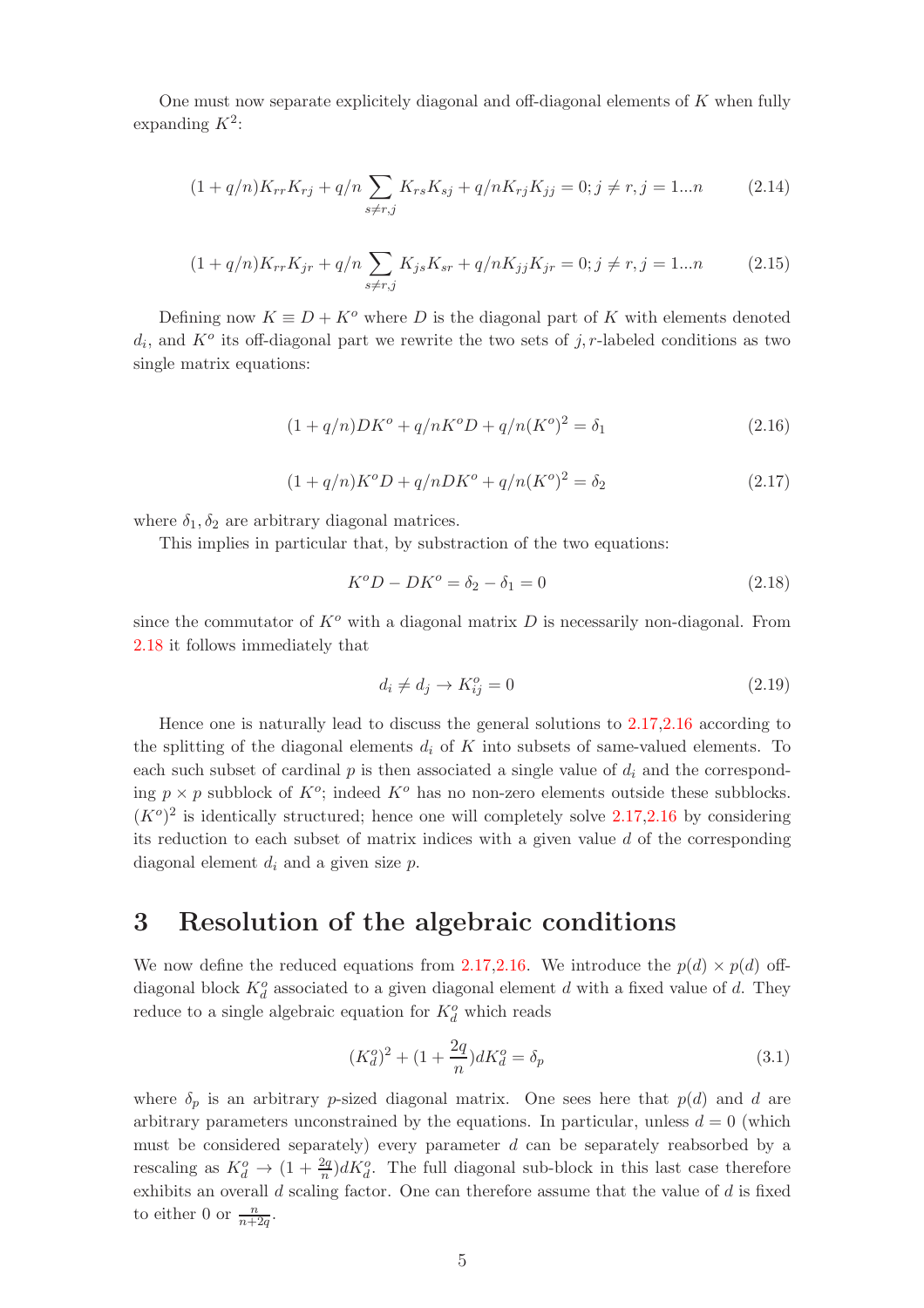To summarize: The zero-d block  $K_0^o$  obeys:

<span id="page-5-0"></span>
$$
(K_0^o)^2 = \delta_0 \tag{3.2}
$$

for some diagonal matrix  $\delta_0$ .

The non-zero-d blocks are all obtained by the above scaling from single universal blocks of arbitrary size r. These universal blocks  $K_r$  obey:

<span id="page-5-4"></span>
$$
(K_r^o)^2 + K_r^o = \delta_r \tag{3.3}
$$

for some diagonal matrix  $\delta - r$ .

### 3.1 Block with  $d = 0$

Let us first consider the case  $d = 0$ . It follows immediately from [3.2](#page-5-0) that  $K_0^o$  commutes with the diagonal matrix  $\delta_0$  hence is again necessarily decomposed into diagonal subblocks of size  $s \leq p$  with entries in the respective cardinal-s sets of indices carried by each s-degenerate diagonal term of  $\delta_0$ . A reordering of parameters represented by adjoint action of a permutation matrix of size  $p(0)$  allows to rewrite  $K_0^o$  as successive (instead of entangled) diagonal blocks. Each such block obeys a simpler algebraic equation:

<span id="page-5-3"></span>
$$
(K_0^{\prime o})^2 = \delta_p^{\prime}.\mathbb{I}
$$
\n
$$
(3.4)
$$

for arbitrary constants  $\delta'_p$  Again two cases must be discussed.

## 3.1.1 The case  $\delta_p' = 0$

In this case  $K_0^{\prime o}$  is a nilpotent matrix. All such matrices of size t are represented, up to gauges to be discussed presently, by two rectangular matrices A and B of size  $t \times m$  with  $2m \leq t$ , as:

$$
K_0^{\prime o} = AB^t \tag{3.5}
$$

with the condition that the  $m \times m$  matrix  $B<sup>t</sup>A$  be 0. A builds a basis of the image vector space of  $K_0^{\prime o}$  seen as an endomorphism. B builds a basis of the cokernel of  $K_0^{\prime o}$ . The condition  $B<sup>t</sup>A = 0$  describes the inclusion of the image in the kernel, a necessary and sufficient condition for nilpotency. Both matrices  $A$  and  $B$  are defined up to a gauge transformation parametrized by a  $m \times m$  matrix U acting as

<span id="page-5-1"></span>
$$
A \to AU; B \to (U^{-1})^t B \tag{3.6}
$$

In addition one must impose the vanishing of every diagonal element as

<span id="page-5-2"></span>
$$
\sum_{a=1}^{m} A_{ia} B_{ia} = 0 \ \forall i = 1...t
$$
 (3.7)

The dimension of the moduli space for such matrices with fixed  $t, m$  is given by  $2mt$ (for the two matrices A and B)  $-m^2$  (gauge freedom [3.6\)](#page-5-1)  $-m^2$  (condition  $B^tA = 0$ )  $-t$ (condition [3.7\)](#page-5-2) +1 (one common equation between  $B<sup>t</sup>A = 0$  and [3.7](#page-5-2) due to the algebraic property Tr $AB^t = \text{Tr}B^tA$ , yielding an overall dimension  $2m(t - m) - t + 1$ .

More explicit resolution can in general only be achieved on a case-by-case basis. Note however that such blocks, coupled as they are to zero diagonal elements of the full K matrix, yield non-invertible  $K$  matrices.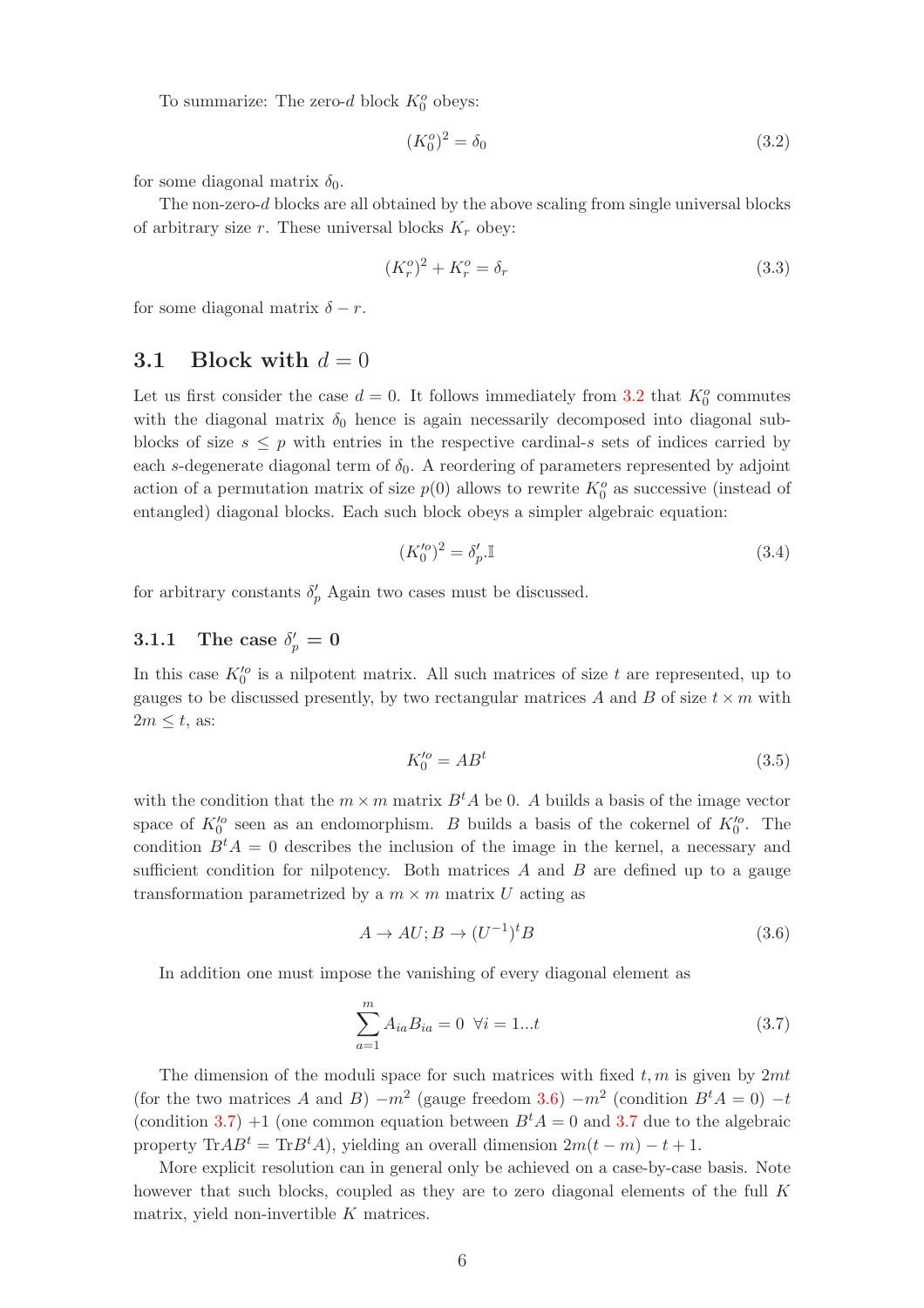# **3.1.2** The case  $\delta_p' \neq 0$

In this case one rescales every such subblock as  $\bar K'^o_d \equiv$  $\sqrt{\delta}_d' K_d^{\prime o}$  yielding  $(\bar{K}_d^{\prime o})^2 = \mathbb{I}$ . This matrix has zero diagonal terms hence zero trace, its eigenvalues are therefore  $\pm 1$  with same degeneracy. Its size s is thus now necessarily even. Any such matrix is again parametrized by two matrices A and B of size  $s \times s/2$ ; respectively characterizing the eigenspace with eigenvalue  $-1$  and B the co-eigenspace of eigenvalue  $+1$ . In this case it is required that  $B<sup>t</sup>A$  be invertible (which is equivalent to requiring zero-intersection between the two eigenspaces) and one can then always set:

$$
\bar{K}_d^{\prime o} = \mathbb{I} - 2A(B^t A)^{-1} B^t \tag{3.8}
$$

A gauge arbitrariness exists also in this parametrization, this time with two independent gauge transformations acting on  $A$  and  $B$  interpreted as changes of basis on the two eigenspaces. Namely one can redefine

$$
A \to AU; B \to BV \tag{3.9}
$$

for U and V two arbitrary  $s/2 \times s/2$  invertible matrices.

In addition one imposes again the zero-diagonal conditions:

$$
1 - 2\sum_{a,b=1}^{s/2} A_{ia} (B^t A)_{ab}^{-1} B_{ib} = 0 \quad \forall i = 1...s
$$
 (3.10)

The moduli space dimension will be discussed together with the general  $d \neq 0$  case since the relevant matrices will take exactly the same form, only the respective degeneracies of eigenvalues will be modified.

A typical example is provided by matrices built with sets of  $2 \times 2$  blocks with offdiagonal terms  $+1$ . In fact all such matrices [3.4](#page-5-3) are conjugate to a matrix of this particular type. The requirement that all diagonal terms be zero however puts constraints on the conjugation matrices which we have not adressed here.

### 3.2 Universal  $d \neq 0$  blocks

It follows immediately from [3.3](#page-5-4) that  $K_r^o$  commutes with the diagonal matrix  $\delta_r$  hence it is again necessarily decomposed into diagonal sub-blocks of size  $s \leq p$  with entries in the respective cardinal-s sets of indices carried by each s-degenerate diagonal term of  $\delta_r$ .

Again a reordering of parameters represented by adjoint action of a permutation matrix of size r allows to rewrite  $K_r^o$  as successive (instead of entangled) diagonal blocks  $K_s^o$  of size  $s \times s$ . Of course the diagonal terms of each subblock remain zero, implying that  $\text{Tr}K^o_s = 0$ . Each such block obeys a simpler algebraic equation:

<span id="page-6-0"></span>
$$
(K_s^o)^2 + K_s^o = \delta_s \mathbb{I}
$$
\n(3.11)

for arbitrary constants  $\delta_s$ . The minimal polynomial of  $K_s^o$  is thus of order at most 2. If it is of order 1 either  $K_s^o = 0$  altogether (which is allowed) or  $K_s^o = \delta'_r$  which is forbidden. Hence the minimal polynomial is of order 2 and is exactly given by [3.11.](#page-6-0)

If  $\delta_s = -\frac{1}{4}$  $\frac{1}{4}$  the minimal polynomial is the exact square  $(z + \frac{1}{2})$  $(\frac{1}{2})^2$ . Hence  $K_s^o = -\frac{1}{2}$  $\frac{1}{2}$ I + N where  $N$  is a nilpotent matrix. Since the trace of  $N$  is then necessarily 0 and the trace of  $K_s^o$  is also 0 this case is eliminated.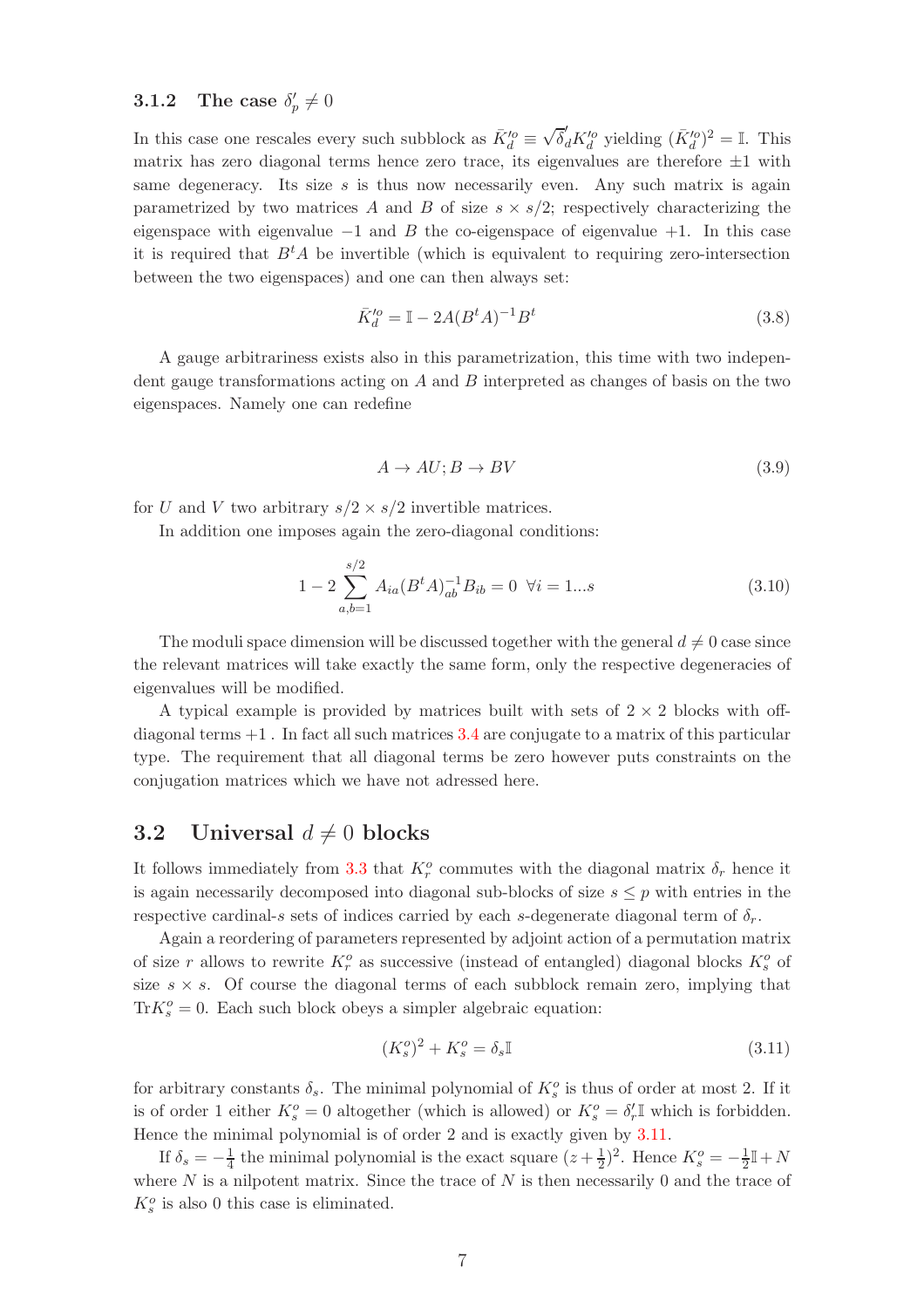Any other value of  $\delta_s$  implies that  $K_s^o$  is diagonalizable with two distinct eigenvalues  $z_1, z_2$ . Moreover since the trace of  $K_s^o$  is 0 both eigenvalues must be non-zero hence one will never have  $\delta_s = 0$ 

From the form of the minimal polynomial one deduces that  $z_1 + z_2 = -1$ . In addition the zero-trace condition implies that  $m'z_1 + (s - m')z_2 = 0$  where m' is the multiplicity of  $z_1$ . The eigenvalues of such a matrix must therefore take the form

$$
z_1 = \frac{m' - s}{s - 2m'}; \quad z_2 = \frac{m'}{s - 2m'}\tag{3.12}
$$

for any integer  $m' \leq s$ . Note that one cannot have  $s - 2m' = 0$ : the singular behaviour of the eigenvalues reflects the fact that if the degeneracies are the same the two conditions  $z_1 + z_2 = -1$  and  $m'z_1 + (s - m')z_2 = 0$  are incompatible.

 $K_s^o$  then takes the canonical form (already met with in the previous section) for twoeigenvalue matrices. Introducing  $A$  as the  $s \times m'$  rectangular matrix of base vectors with eigenvalue  $z_1$ , defined up to r.h.s. multiplication by any  $m' \times m'$  invertible matrix U as in [3.6;](#page-5-1) and B as the  $s \times m'$  rectangular matrix of base vectors orthogonal to the eigenspace with eigenvalue  $z_2$  also defined up to r.h.s. multiplication by any  $m' \times m'$  invertible matrix  $V$  as in [3.6](#page-5-1) one gets:

<span id="page-7-0"></span>
$$
K_s^o = z_2 \mathbb{I} + (z_1 - z_2) A (B^t A)^{-1} B^t
$$
\n(3.13)

As before invertibility of  $B<sup>t</sup>A$  is equivalent to the necessary condition of zero-intersection between the two eigenspaces. One must in addition impose that the diagonal elements of  $K_s^o$  vanish, i.e.:

$$
(z_2 - z_1) \sum_{a,b=1}^{m'} A_{ia} (B^t A)_{ab}^{-1} B_{ib} = -z_2 \quad \forall i = 1...s'
$$
 (3.14)

As a simple example if one eigenvalue (say  $z_1$ ) is non degenerate  $m' = 1$ . B, A are two projective s-dimensional vectors in  $CP_{s-1}$  (allowing for overall normalization effects). The eigenvalues are then respectively  $z_1 = \frac{1-s}{s-2}$ ;  $z_2 = \frac{1}{s-2}$ . The zero-diagonal condition boils down to  $b_i a_i = \langle b | a \rangle \frac{1}{s} \forall i = 1...s$ . The moduli space here is reduced to one single copy of  $CP_{s-1}$ .

In general the moduli space has a more complicated structure, but its dimension is easy to compute for given values of  $m'$ , s. It yields:  $2m's$  (for the matrices  $A;B$ );  $-2m'^2$ (for the gauge arbitrariness  $U, V; -s$  (for the zero-diagonal condition) +1 (due to the automaticity of the condition  $\text{Tr}K^o_s$  given the form [3.13\)](#page-7-0). It is clearly invariant under the substitution  $m' \to s - m'$  as should be. It applies to the previous case  $d = 0, \delta'_p \neq 0$  with  $m' = s/2.$ 

### 4 Generalization of the two-vector solution

A generalized version of the Ansatz [1.1](#page-1-0) was proposed in [\[1\]](#page-8-0) in order to properly understand one of the original examples [\[8\]](#page-8-2). It reads:

<span id="page-7-1"></span>
$$
X_i \equiv \frac{1}{\sqrt{n}} \sum_{a,b=1}^n V_a W_b \ e_{ab,(i)} \otimes M_{(i+1)}^{n_a - n_b}, \quad i = 1, ..., N
$$
 (4.1)